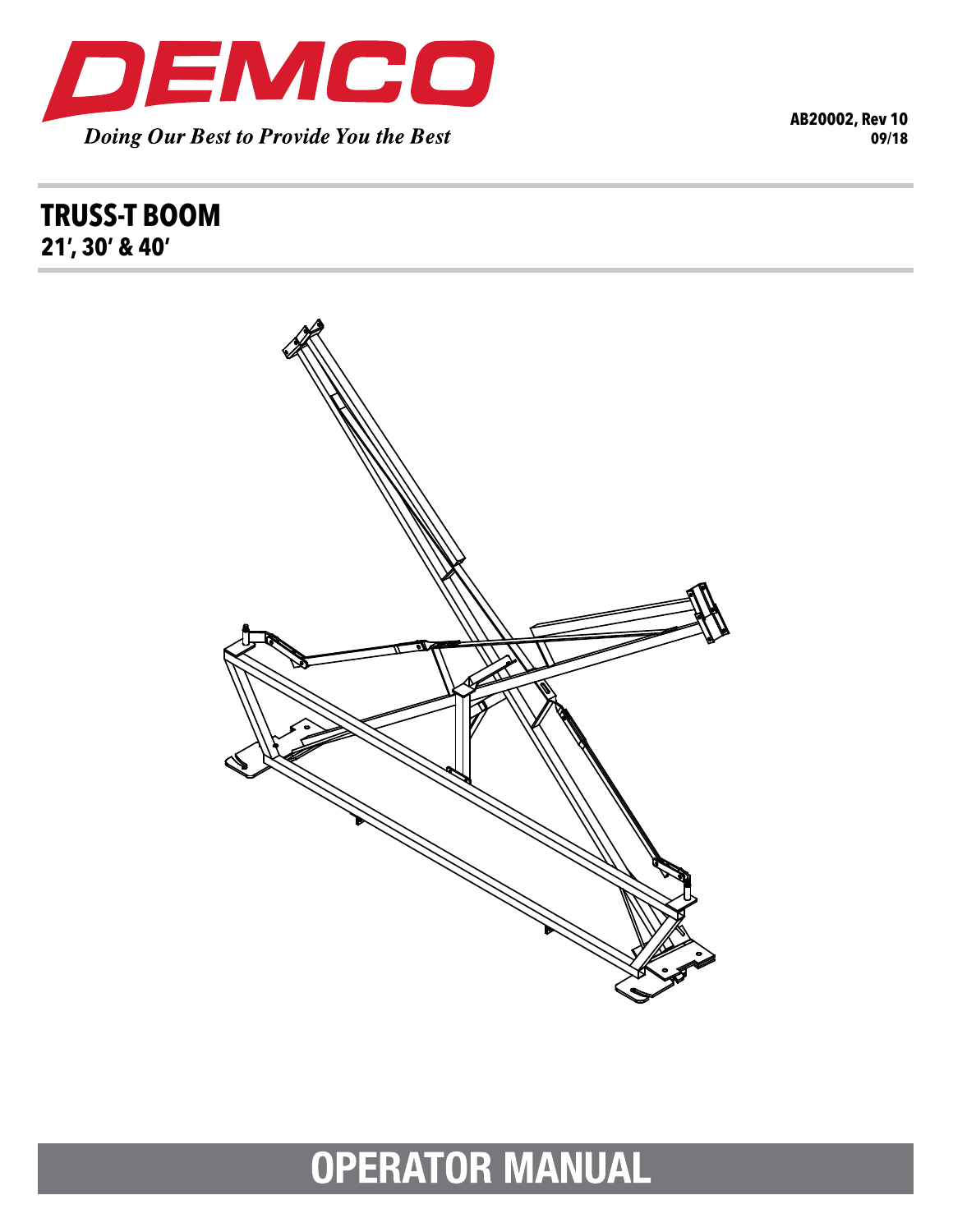#### **INTRODUCTION**

Thank you for purchasing a Demco spray boom. We feel you have made a wise choice and hope you are completely satisfied with your new boom. If you have any questions regarding the applications of certain solutions or chemicals, contact your chemical supplier and follow chemical manufacturer recommendations as well as all licensing and use restrictions or regulations.

#### **WARRANTY POLICY, OPERATOR MANUALS, PARTS MANUALS & REGISTRATION**

Go online to www.demco-products.com to review Demco warranty policies, operator manuals and register your Demco product.



**WARNING: To Avoid Personal Injury or Property Damage, Observe Following Instructions:**

**Chemicals are dangerous. Know exactly what you're going to do and what is going to happen before attempting to work with these products. Improper selection or use can injure people, animals, plants and soil.** 

**Always wear protective clothing such as coveralls, goggles and gloves when working with chemicals or sprayer.**

**Be sure to dispose of all unused chemicals or solutions in a proper and ecologically sound manner.**

#### **GENERAL INFORMATION**

- 1. Unless otherwise specified, high-strength (grade5) (3 radial-line head markings) hex head bolts are used throughout assembly of this sprayer.
- 3. When placing a parts order, refer to this manual for proper part numbers and place order by **PART NO., DESCRIPTION, and COLOR.**
- 2. Whenever terms **"LEFT"** and **"RIGHT"** are used in this manual it means from a position behind sprayer and facing forward.

#### **Table of Contents**

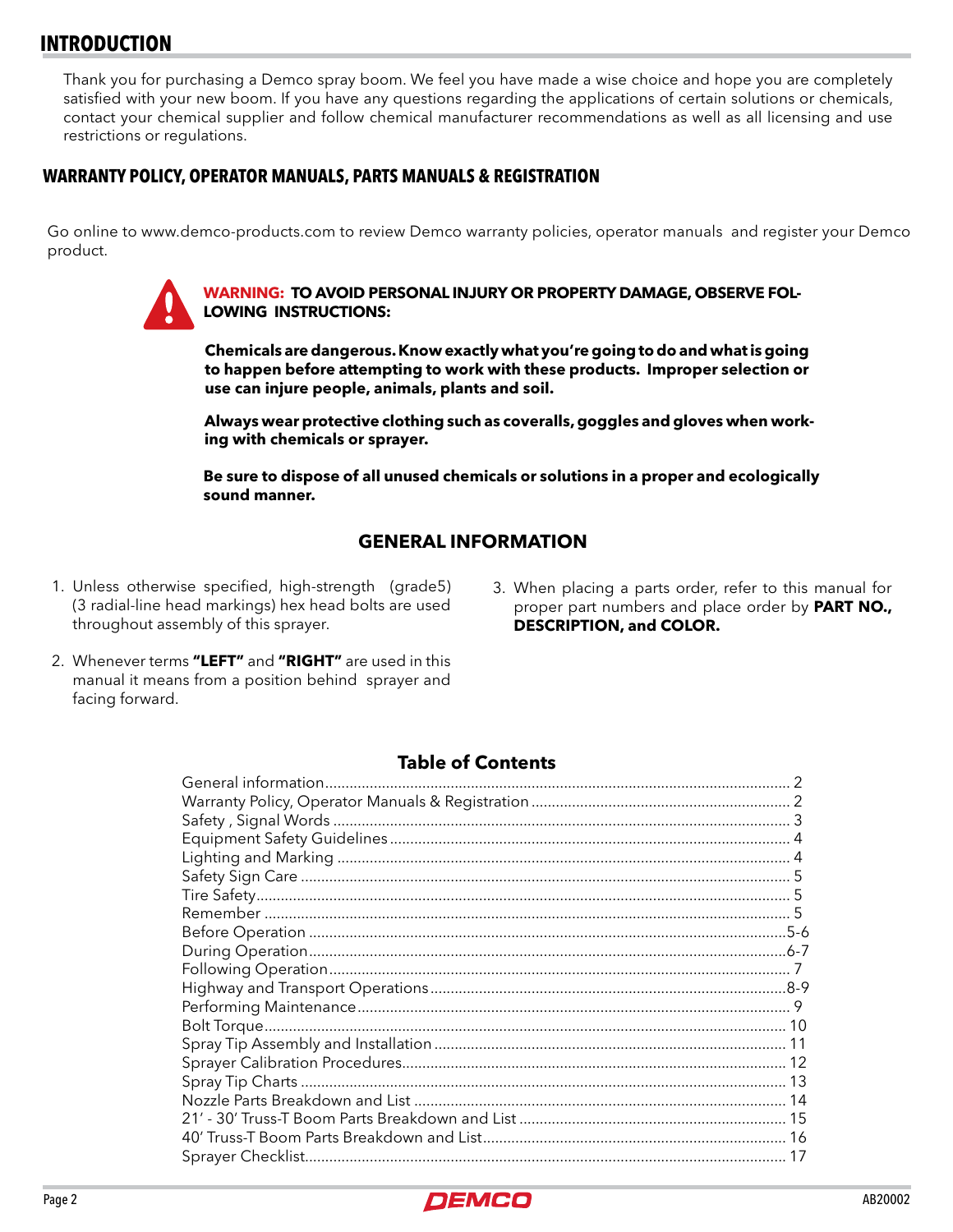#### **TAKE NOTE! THIS SAFETY ALERT SYMBOL FOUND THROUGHOUT THIS MANUAL IS USED TO CALL YOUR ATTENTION TO INSTRUCTIONS INVOLVING YOUR PERSONAL SAFETY AND SAFETY OF OTHERS. FAILURE TO FOLLOW THESE INSTRUCTIONS CAN RESULT IN INJURY OR DEATH!**



**THIS SYMBOL MEANS**

**ATTENTION**

#### **BECOME ALERT**

#### **YOUR SAFETY IS INVOLVED!**

#### **SIGNAL WORDS:**

This manual uses the following signal words--**DANGER**, **WARNING**, and **CAUTION**-- with safety messages. The appropriate signal word has been selected using the following guidelines.

#### **DANGER:**

Indicates an imminently hazardous situation that, if not avoided, will result in death or serious injury. This signal word is to be limited to most extreme situations typically for machine components which, for functional purposes, cannot be guarded.

#### **warning:**

Indicates a potentially hazardous situation that, if not avoided, could result in death or serious injury, and includes hazards that are exposed when guards are removed. It may also be used to alert against unsafe practices.

#### **caution:**

Indicates a potentially hazardous situation that, if not avoided, may result in minor or moderate injury. It may also be used to alert against unsafe practices.

If you have questions not answered in this manual, require additional copies, or if your manual is damaged, please contact your dealer or DEMCO, 4010 320th Street, Boyden, IA 51234 ph: (712) 725-2311 or Toll Free: 1-800-543-3626 Fax: (712) 725-2380 or 1-800-845-6420

http://www.demco-products.com

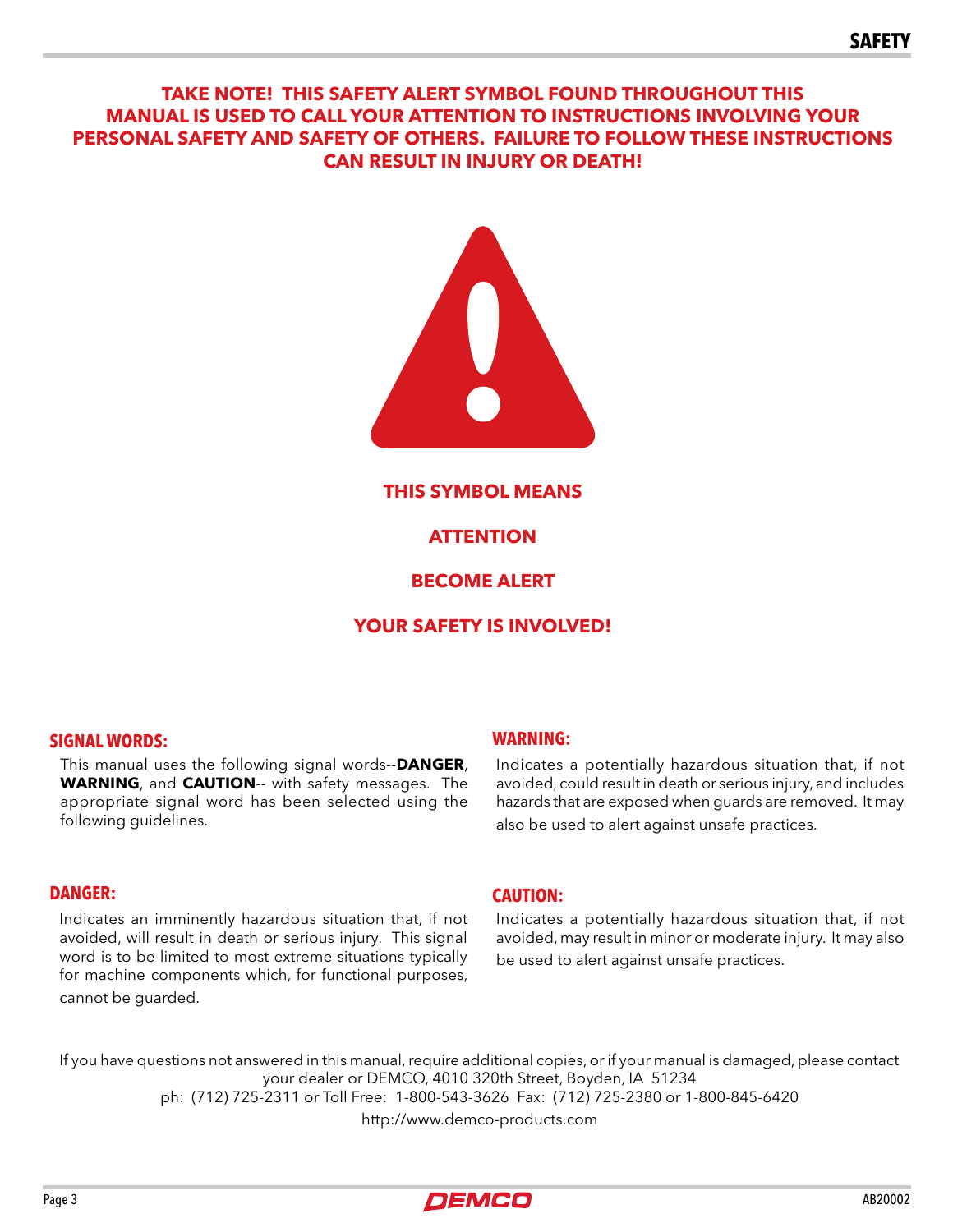## **SAFETY...you can live with it**



#### **EXPLOSE SAFETY GUIDELINES**

Every year many accidents occur which could have been avoided by a few seconds of thought and a more careful approach to handling equipment. You, the operator, can avoid many accidents by observing the following precautions in this section. To avoid personal injury, study the following precautions and insist those working with you, or you yourself, follow them.

In order to provide a better view, certain illustrations in your owners manual may show an assembly with a safety shield removed. However, equipment should never be operated in this condition. Keep all shields in place. If shield removal becomes necessary for repairs, replace shield prior to use.

Replace any caution, warning, danger or instruction safety decal that is not readable or is missing.

Do not attempt to operate this equipment under the influence of alcohol or drugs.

Review safety instructions with all users annually.

#### Operator should be a responsible adult. **Do not allow persons to operate or assemble this unit until they have developed a thorough understanding of safety precautions and how it works.**

To prevent injury or death, use a tractor equipped with a roll over protective system (ROPS). Do not paint over, remove, or deface any safety signs or warning decals on your equipment. Observe all safety signs and practice instructions on them.

Never exceed limits of a piece of machinery. If its ability to do a job, or to do so safely is in question **DON'T try it**.



#### **Lighting and marking**

It is the responsibility of customer to know lighting and marking requirements of local highway authorities and to install and maintain equipment to provide compliance with regulations. Add extra lights when transporting at night or during periods of limited visibility.

Lighting kits are available from your dealer or from manufacturer.

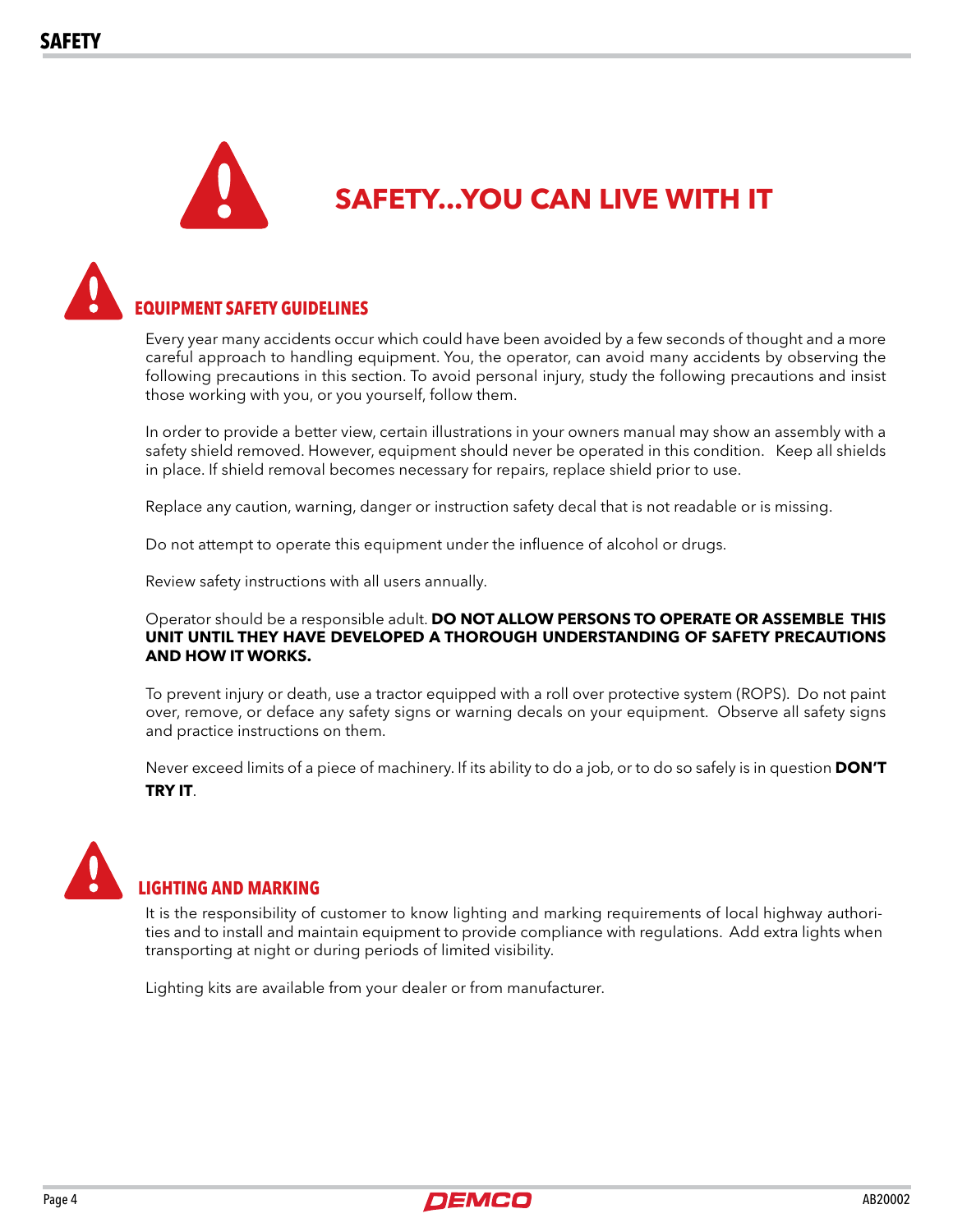## **FETY SIGN CARE**

- Keep safety signs clean and legible at all times.
- Replace safety signs that are missing or have become illegible.
- Replacement parts that displayed a safety sign should also display current sign.
- Safety signs are available from your distributor, dealer parts department, or factory.

#### **How to install safety signs:**

- Be sure that installation area is clean and dry.
- Decide on exact position before you remove backing paper.
- Remove smallest portion of split backing paper.
- Align decal over specified area and carefully press small portion with exposed sticky backing in place.
- Slowly peel back remaining paper and carefully smooth remaining portion of decal into place.
- • Small air pockets can be pierced with a pin and smoothed out using piece of decal backing paper.



- Failure to follow proper procedures when mounting a tire on a rim can produce an explosion which may result in a serious injury or death.
- Do not attempt to mount a tire unless you have proper equipment and experience to do job.
- Inflating or servicing tires can be dangerous. Whenever possible, trained personnel should be called to service and/or mount tires.
- Always order and install tires and wheels with appropriate type and load capacity to meet or exceed anticipated weight to be placed on the equipment.
- **Refer to "TIRE INFLATION CHART"** in your owners manual for maximum tire pressure for a Demco Grain Cart.



Your best assurance against accidents is a careful and responsible operator. If there is any portion of this manual or function you do not understand, contact your local authorized dealer or manufacturer.

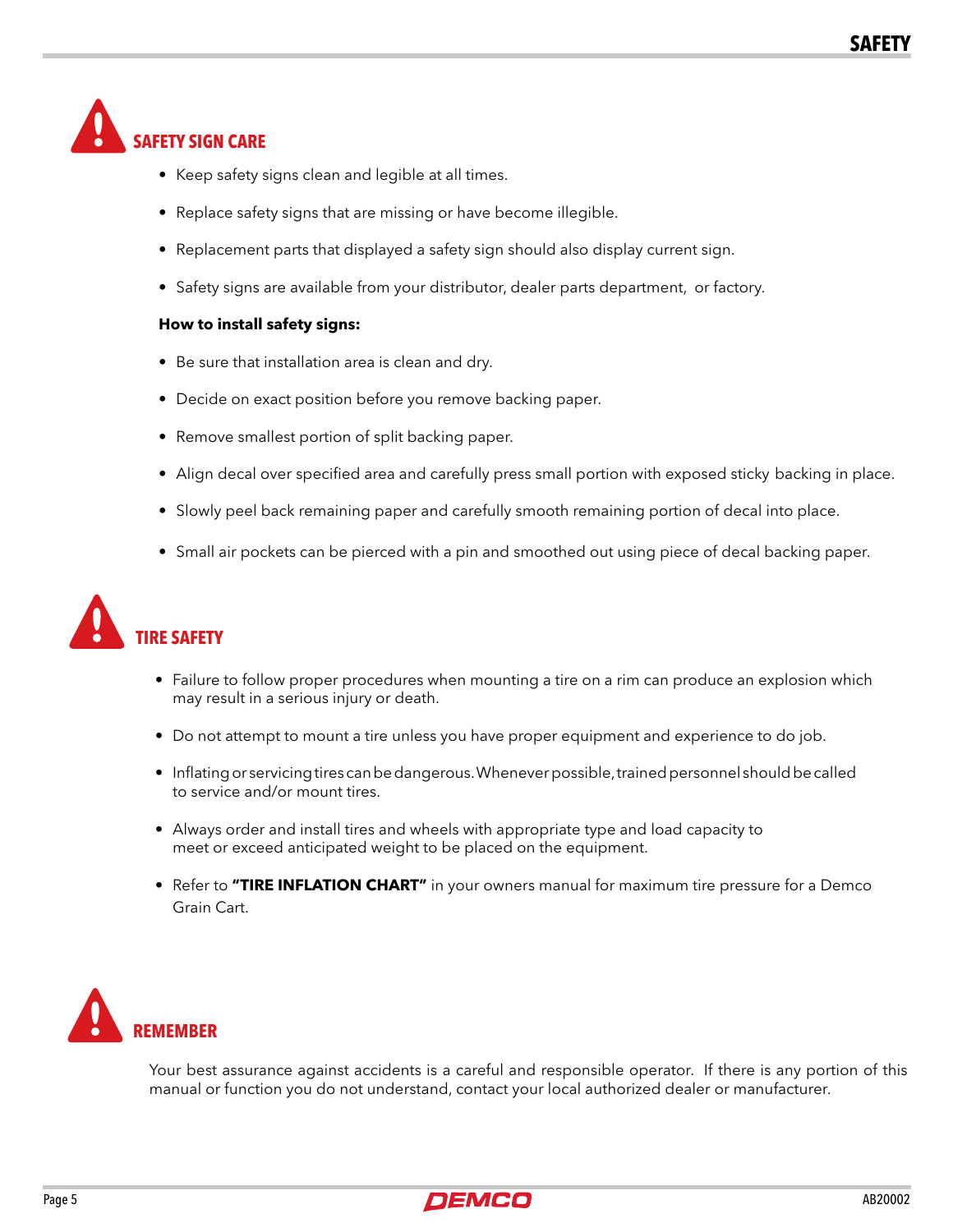#### **SAFETY**



- Carefully study and understand this manual and the Owner's Manual.
- Do not wear loose-fitting clothing which may catch in moving parts.
- Always wear protective clothing and substantial shoes.
- • It is recommended that suitable protective hearing and eye protection be worn.
- • Operator may come in contact with certain materials which may require specific safety equipment relative to handling of such materials. (Examples: extreme dust, molds, fungus, bulk fertilizers, etc.)
- Keep wheel and lug nuts tightened to specified torque.
- Assure that agricultural implement tires are inflated evenly.
- • Give unit a visual inspection for any loose bolts, worn parts, or cracked welds, and make necessary repairs. Follow maintenance safety instructions included in this manual.
- Be sure there are no tools lying on or in equipment.
- • Do not use unit until you are sure that area is clear, especially around children and animals.
- Don't hurry learning process or take unit for granted. Ease into it and become familiar with your new equipment.
- Practice operation of your equipment and its attachments. Completely familiarize yourself and other operators with its operation before using.
- Make sure that brakes are evenly adjusted (if equipped with brakes).
- Use a tractor equipped with Roll Over Protection System (ROPS) and fasten your seatbelt prior to starting the engine.
- Manufacturer does not recommend usage of a tractor with the ROPS removed.
- Move tractor wheels to widest recommended settings to increase stability.
- Do not allow anyone to stand between tongue or hitch and towing vehicle when backing up to equipment.

## **URING OPERATION**

- • Beware of bystanders, **PARTICULARLY CHILDREN!** Always look around to make sure that it is safe to start engine of towing vehicle or move unit. This is particularly important with higher noise levels and quiet cabs, as you may not hear people shouting.
- **NO PASSENGERS ALLOWED**  Do not carry passengers anywhere on or in tractor or equipment.
- Keep hands and clothing clear of moving parts.
- Do not clean, lubricate, or adjust your equipment while it is moving.

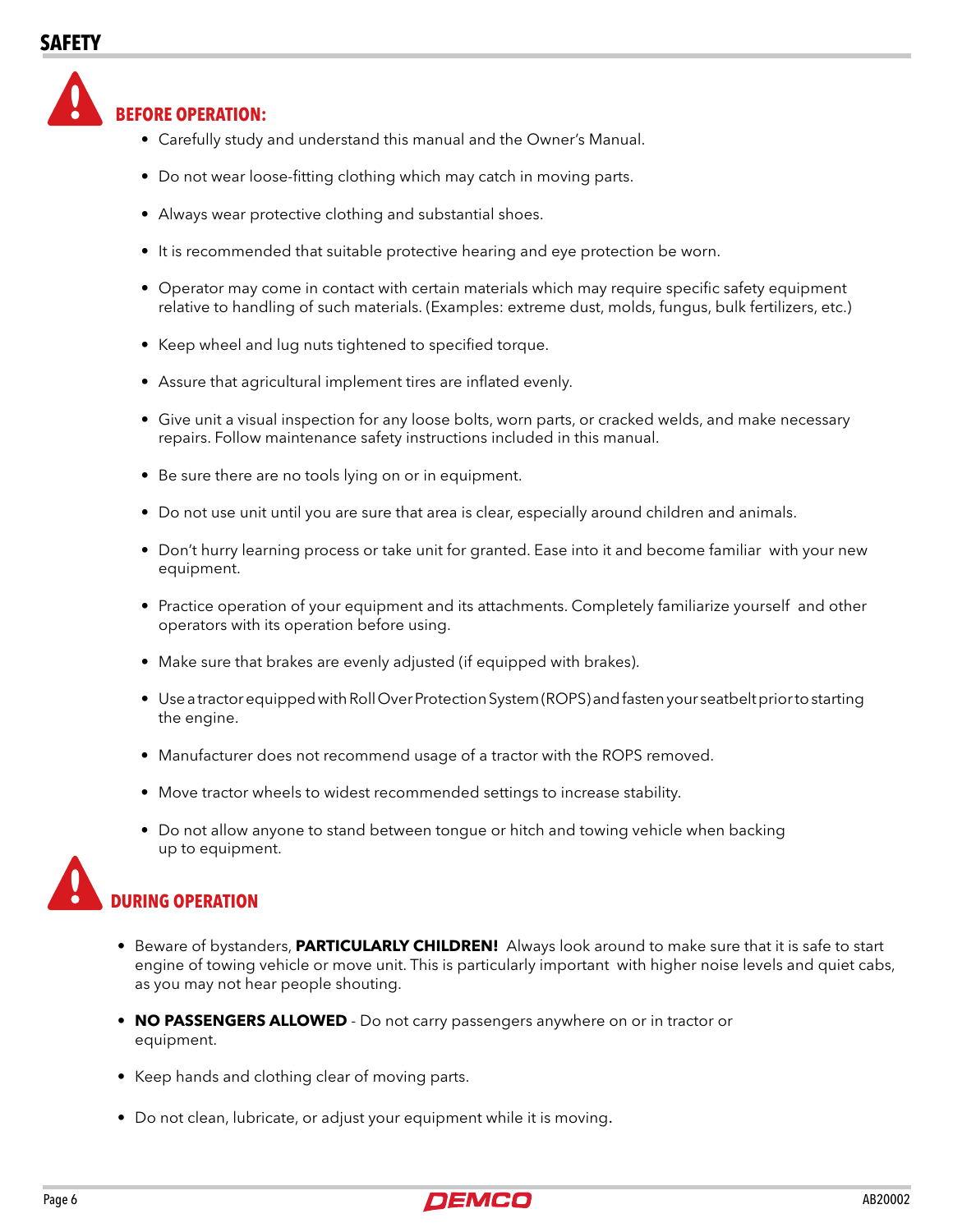- • When halting operation, even periodically, set tractor or towing vehicles brakes, disengage PTO, shut off engine, and **remove ignition key**.
- Be especially observant of operating area and terrain. Watch for holes, rocks, or other hidden hazards. Always inspect area prior to operation.
	- DO NOT operate near edge of drop-off or banks.
	- DO NOT operate on steep slopes as overturn may result.
	- Operate up and down (not across) intermediate slopes. Avoid sudden starts and stops.
- Pick the most level possible route when transporting across fields. Avoid edges of ditches, gullies, and steep hillsides.
- Be extra careful when working on inclines.
- Maneuver tractor or towing vehicle at safe speeds.
- • Avoid overhead wires or other obstacles. Contact with overhead lines could cause serious injury or death.
- • Avoid loose gravel, rocks, and holes; they can be dangerous for equipment operation or movement.
- Allow for unit length when making turns.
- • Do not walk or work under raised components or attachments unless securely positioned and blocked.
- Keep all bystanders, pets, and livestock clear of work area.
- Operate towing vehicle from operators seat only.
- Never stand alongside of unit with engine running or attempt to start engine and/or operate machine while standing alongside of unit.
- Never leave running equipment unattended.
- • As a precaution, always recheck hardware on equipment following every 100 hours of operation. Correct all problems. Follow maintenance safety procedures.



#### **Following operation**

- Following operation, or when unhitching, stop tractor or towing vehicle, set brakes, shut off engine and **remove ignition key**.
- Store unit in an area away from human activity.
- • Do not park equipment where it will be exposed to livestock for long periods of time. Damage and livestock injury could result.
- Do not permit children to play on or around stored unit.
- • Make sure all parked machines are on a hard, level surface and engage all safety devices.
- Wheel chocks may be needed to prevent unit from rolling.

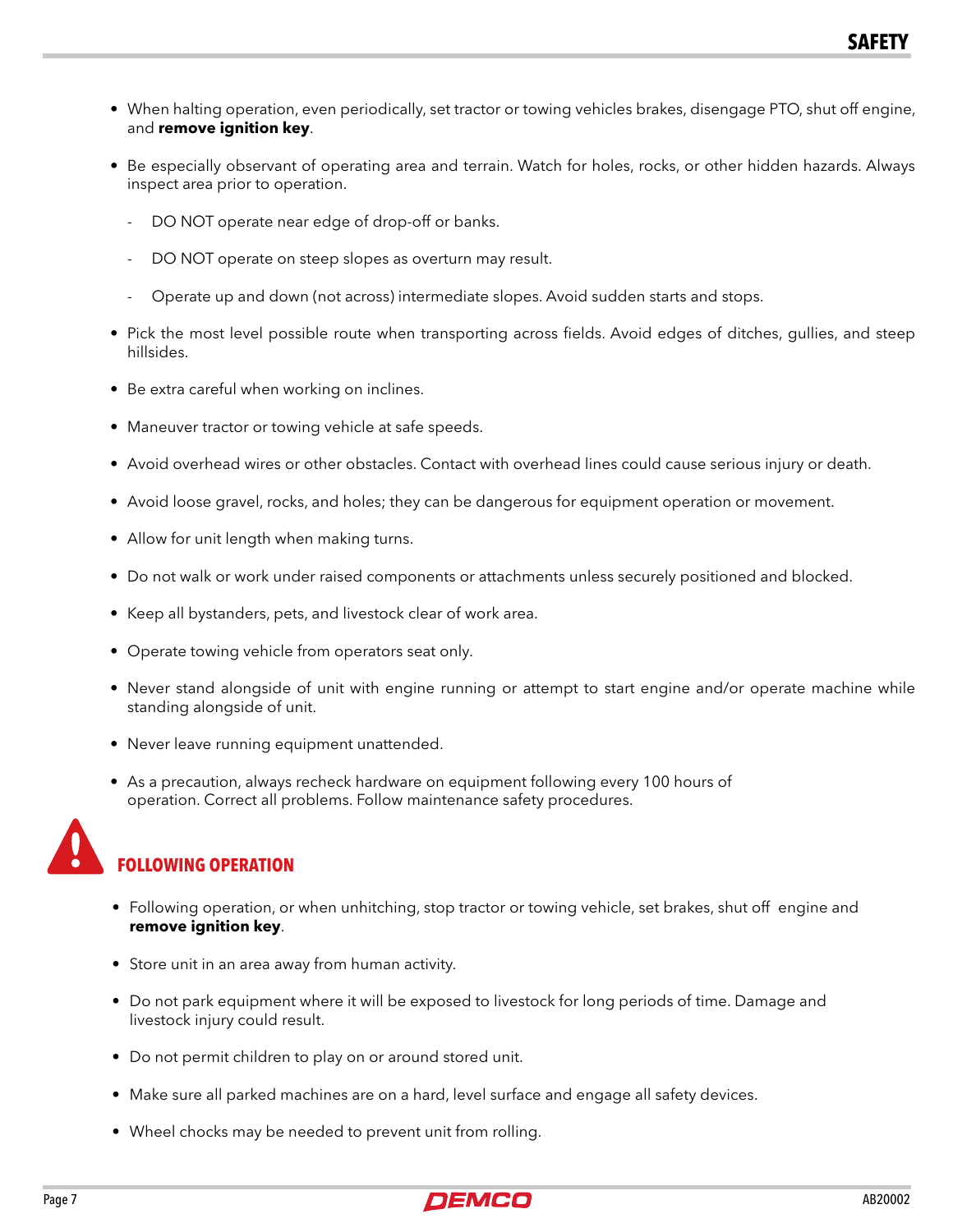# **Highway and transport operations**

**• SAFETY CHAINS:** If equipment is going to be transported on a public highway, always follow state and local regulations regarding safety chains and auxiliary lighting. Be sure to check with local law enforcement agencies for your own particular regulations. Only safety chains (not elastic or nylon/plastic tow straps) should be used to retain connection between towing and towed machines in event of separation of primary attaching system. Use a high strength, appropriately sized hitch pin with a mechanical retainer and attach safety chains. Criss cross chains under tongue and secure to draw bar cage, mounting loops, or bumper frame.

- Adopt safe driving practices:
	- Keep brake pedals latched together at all times. **NEVER USE INDEPENDENT BRAKING WITH MACHINE IN TOW, LOSS OF CONTROL AND/OR UPSET OF UNIT CAN RESULT**.
	- Always drive at a safe speed relative to local conditions, ensure that your speed is low enough for an emergency stop. Keep speed to a minimum.
	- Reduce speed prior to turns to avoid risk of overturning.
	- Always keep tractor or towing vehicle in gear to provide engine braking when going downhill. Do not coast.
	- Do not drink and drive!
- • Comply with state and local laws governing highway safety and movement of farm machinery on public roads.
- • Use approved accessory lighting, flags and necessary warning devices to protect yourself and operators of other vehicles on highway during transport. Various safety lights and devices are available from your dealer.
- Use of flashing amber lights is acceptable in most localities. However, some localities prohibit their use. Local laws should be checked for all highway lighting and marking requirements.
- When driving tractor and equipment on road under 20 m.p.h. (40 kph) at night or during day, use flashing amber warning lights and a slow moving vehicle (SMV) identification emblem.
- Plan your route to avoid heavy traffic.
- • Be a safe and courteous driver. Always yield to oncoming traffic in all situations, including narrow bridges, intersections, etc.
- Be observant of bridge load ratings. Do not cross bridges rated lower than gross weight a which you are operating.
- Watch for obstructions overhead and side to side while transporting.
- • Always operate equipment in a position to provide maximum visibility. Make allowances for increased length and weight of equipment when making turns, stopping unit, etc.

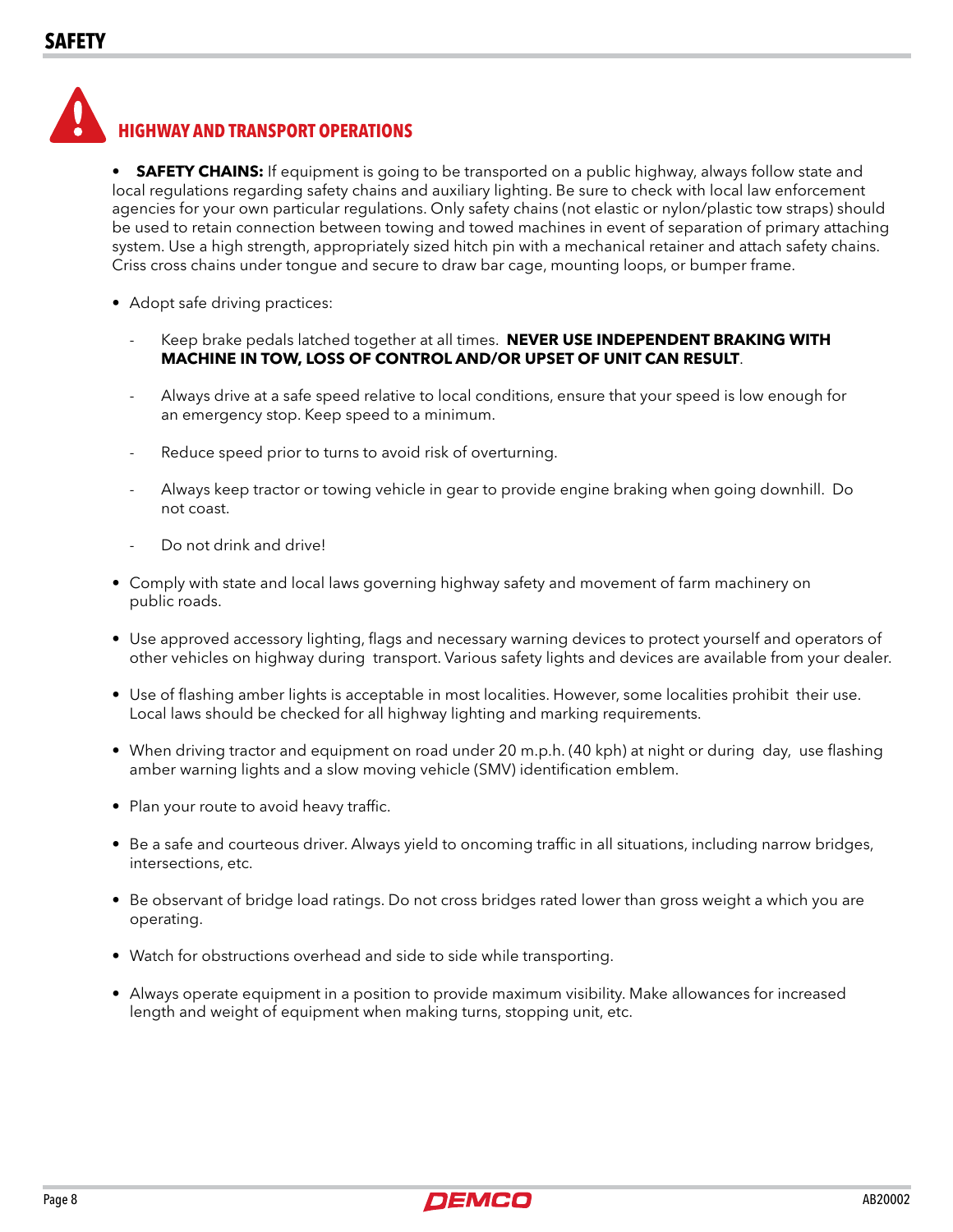

#### **REORMING MAINTENANCE**

- Good maintenance is your responsibility. Poor maintenance is an invitation to trouble.
- Make sure there is plenty of ventilation. Never operate engine of towing vehicle in a closed building. Exhaust fumes may cause asphyxiation.
- Before working on this machine, stop towing vehicle, set brakes, shut off engine and **remove ignition key**.
- Always use safety support and block wheels. Never use a jack to support machine.
- Always use proper tools or equipment for job at hand.
- Use extreme caution when making adjustments.
- Follow torque chart in owners manual when tightening bolts and nuts.
- Never use your hands to locate a hydraulic leak on attachments. Use a small piece of cardboard or wood. Hydraulic fluid escaping under pressure can penetrate skin.
- • Openings in skin and minor cuts are susceptible to infection from hydraulic fluid. **Without immediate medical treatment, serious infection and reactions can occur.**
- When disconnecting hydraulic lines, shut off hydraulic supply and relieve all hydraulic pressure.
- Replace **all shields** and **guards** after servicing and before moving.
- After servicing, be sure all tools, parts and service equipment are removed.
- Do not allow grease or oil to build up on any steps or platform.
- When replacing bolts, refer to owners manual.
- Refer to bolt torque chart in owners manual for head identification marking.
- Where replacement parts are necessary for periodic maintenance and servicing, genuine factory replacement parts must be used to restore your equipment to original specifications. Manufacturer will not claim responsibility for use of unapproved parts or accessories and other damages as a result of their use.
- If equipment has been altered in any way from original design, manufacturer does not accept any liability for injury or warranty.
- A fire extinguisher and first aid kit should be kept readily accessible while performing maintenance on this equipment.

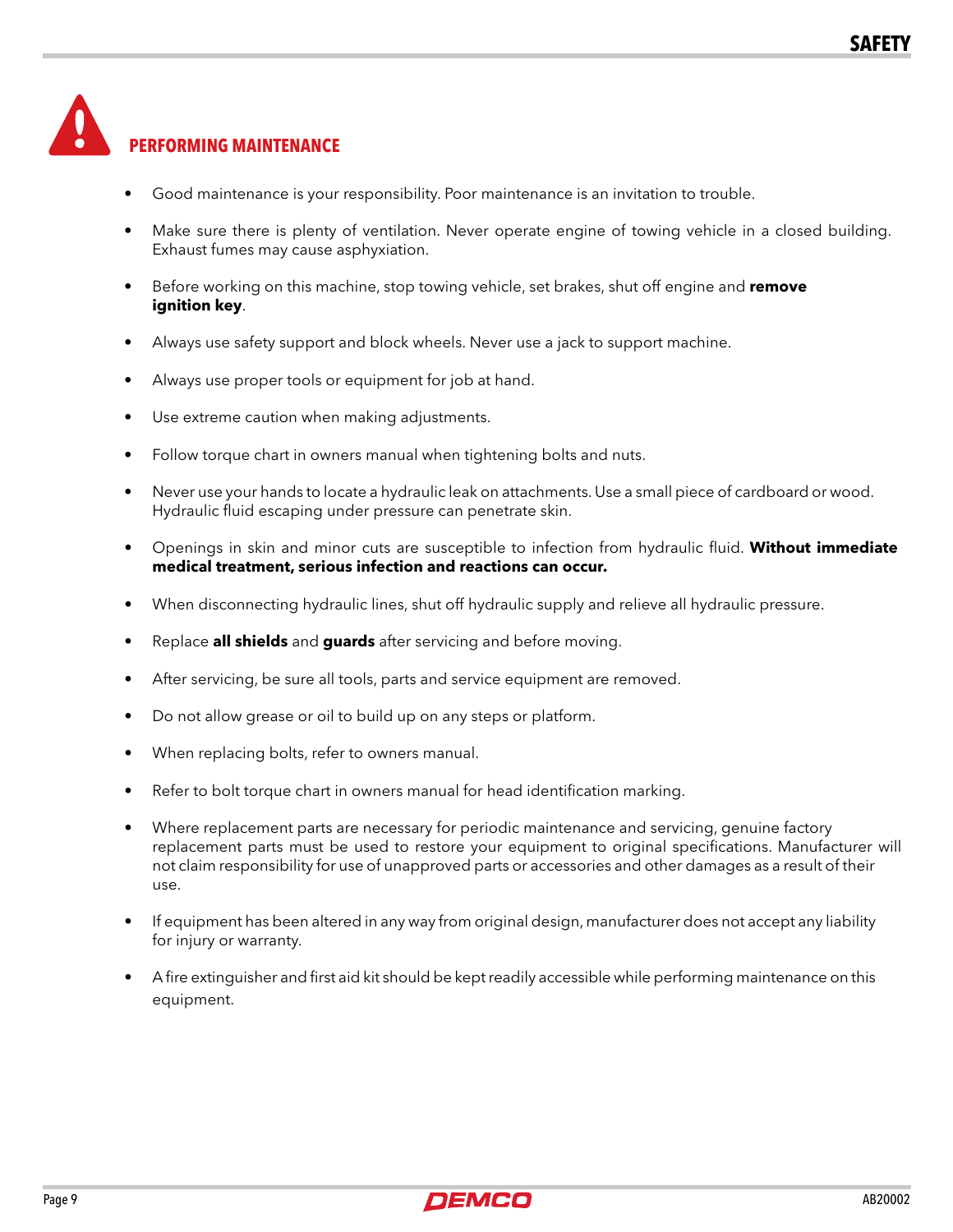

Torque figures indicated are valid for non-greased or non-oiled threads and heads unless otherwise specified. Therefore, do not grease or oil bolts or capscrews unless otherwise specified in this manual. When using locking elements, increase torque values by 5%.

\* GRADE or CLASS value for bolts and capscrews are identified by their head markings.

#### **BOLT TORQUE DATA FOR STANDARD NUTS, BOLTS, AND CAPSCREWS.**

Tighten all bolts to torques specified in chart unless otherwise noted. Check tightness of bolts periodically, using bolt chart as guide. Replace hardware with same grade bolt.

NOTE: Unless otherwise specified, high-strength Grade 5 hex bolts are used throughout assembly of equipment.

| <b>Bolt Torque for Standard bolts *</b> |       |                |       |                |                |        |  |
|-----------------------------------------|-------|----------------|-------|----------------|----------------|--------|--|
| "A"                                     |       | <b>GRADE 2</b> |       | <b>GRADE 5</b> | <b>GRADE 8</b> |        |  |
|                                         | lb-ft | (N.m)          | lb-ft | (N.m)          | lb-ft          | (N.m)  |  |
| 1/4''                                   | 6     | (8)            | 9     | (12)           | 12             | (16)   |  |
| 5/16''                                  | 10    | (13)           | 18    | (25)           | 25             | (35)   |  |
| 3/8''                                   | 20    | (27)           | 30    | (40)           | 45             | (60)   |  |
| 7/16''                                  | 30    | (40)           | 50    | (70)           | 80             | (110)  |  |
| 1/2"                                    | 45    | (60)           | 75    | (100)          | 115            | (155)  |  |
| 9/16''                                  | 70    | (95)           | 115   | (155)          | 165            | (220)  |  |
| 5/8"                                    | 95    | (130)          | 150   | (200)          | 225            | (300)  |  |
| 3/4''                                   | 165   | (225)          | 290   | (390)          | 400            | (540)  |  |
| 7/8''                                   | 170   | (230)          | 420   | (570)          | 650            | (880)  |  |
| 1 <sup>''</sup>                         | 225   | (300)          | 630   | (850)          | 970            | (1310) |  |

| <b>Bolt Torque for Metric bolts *</b> |       |                  |       |                  |                   |        |  |  |
|---------------------------------------|-------|------------------|-------|------------------|-------------------|--------|--|--|
| "A"                                   |       | <b>CLASS 8.8</b> |       | <b>CLASS 9.8</b> | <b>CLASS 10.9</b> |        |  |  |
|                                       | lb-ft | (N.m)            | lb-ft | (N.m)            | lb-ft             | (N.m)  |  |  |
| 6                                     | 9     | (13)             | 10    | (14)             | 13                | (17)   |  |  |
| 7                                     | 15    | (21)             | 18    | (24)             | 21                | (29)   |  |  |
| 8                                     | 23    | (31)             | 25    | (34)             | 31                | (42)   |  |  |
| 10                                    | 45    | (61)             | 50    | (68)             | 61                | (83)   |  |  |
| 12                                    | 78    | (106)            | 88    | (118)            | 106               | (144)  |  |  |
| 14                                    | 125   | (169)            | 140   | (189)            | 170               | (230)  |  |  |
| 16                                    | 194   | (263)            | 216   | (293)            | 263               | (357)  |  |  |
| 18                                    | 268   | (363)            |       |                  | 364               | (493)  |  |  |
| 20                                    | 378   | (513)            | --    | --               | 515               | (689)  |  |  |
| 22                                    | 516   | (699)            |       |                  | 702               | (952)  |  |  |
| 24                                    | 654   | (886)            |       |                  | 890               | (1206) |  |  |



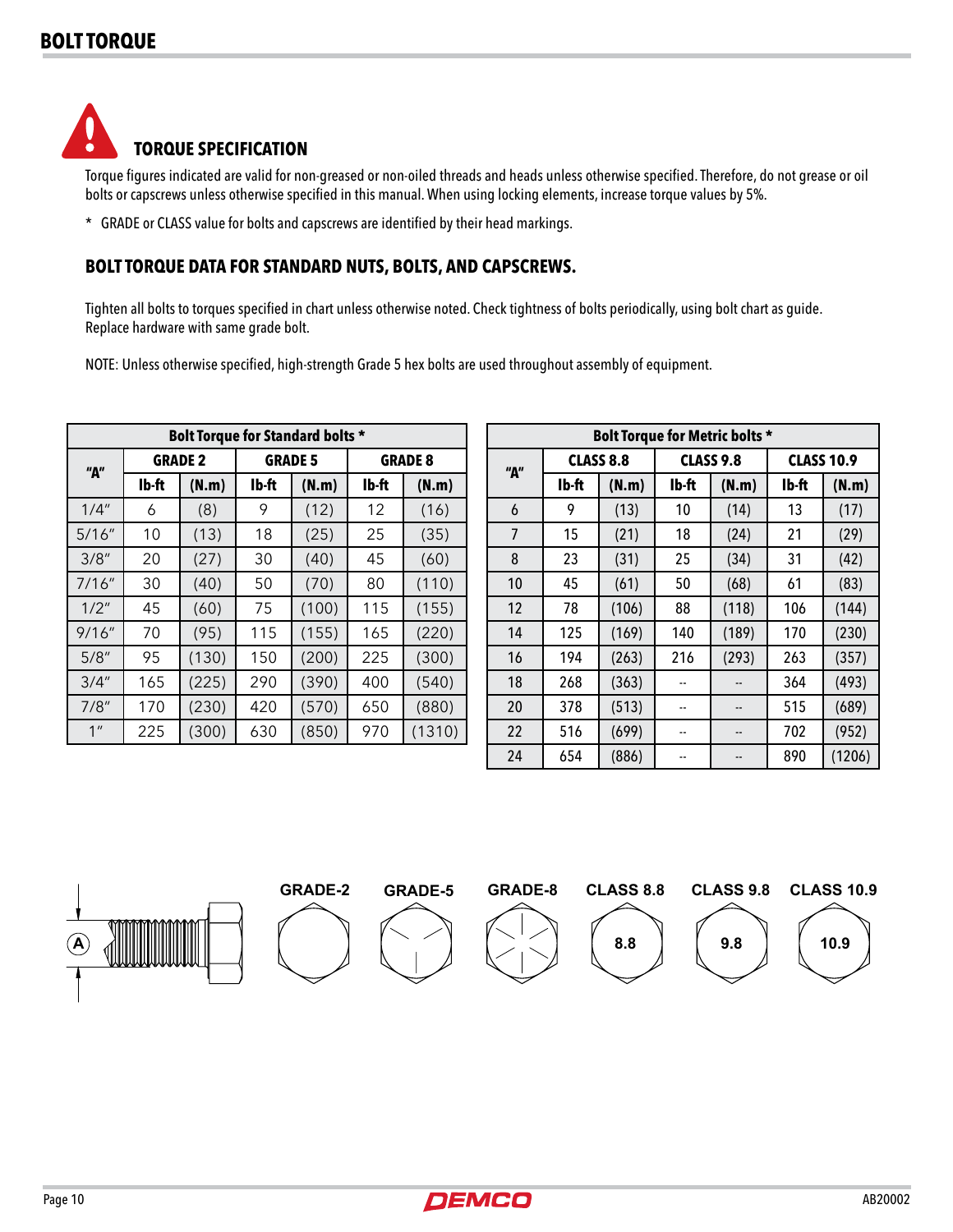#### **Sprayer tip assembly Installation**

**DEMCO Booms** are sold in 21, 30 and 40' foot models. Tip placement will depend on the tip being used. When broadcast spraying with Flat Spray Tips, 20 inch tip spacing must be used and when spraying with Floodjet Tips, 40 inch spacing must be used.

#### 1. **Marking Location of Boom Clamps**

Mark the clamp locations by starting in the center of the main boom frame. From this mark locate 20 inch spaces to the ends of both boom wings.

#### 2. **Fastening Boom Clamps**

On the left wing and center section fasten the boom clamps on the boom so the sprayer tip will be on the back side of the boom, on the right wing place them on the front of the boom. This is to prevent the tips from being broken when the boom wings are folded into the transport position.

#### 3. **Sprayer Tip Assembly**

**Flat Sprayer Tips** - Insert a sprayer tip assembly and tip into each of the sprayer boom clamps.

**Floodjet Tips** - Insert a sprayer tip assembly less tip into each sprayer boom clamp. Place a floodjet tip into every other boom clamp assembly and a blank into all remaining assemblies.

#### 4. **Installing Hoses and Insert Tees**

Install the 1/2" hoses on the booms between each boom clamp assembly and fasten with the hose clamps. Install an insert tee in the middle of each one of the three boom sections as shown in the figure below.

#### **NOTE: For ease of putting hoses on fitting barbs, dip ends in a soap solution.**



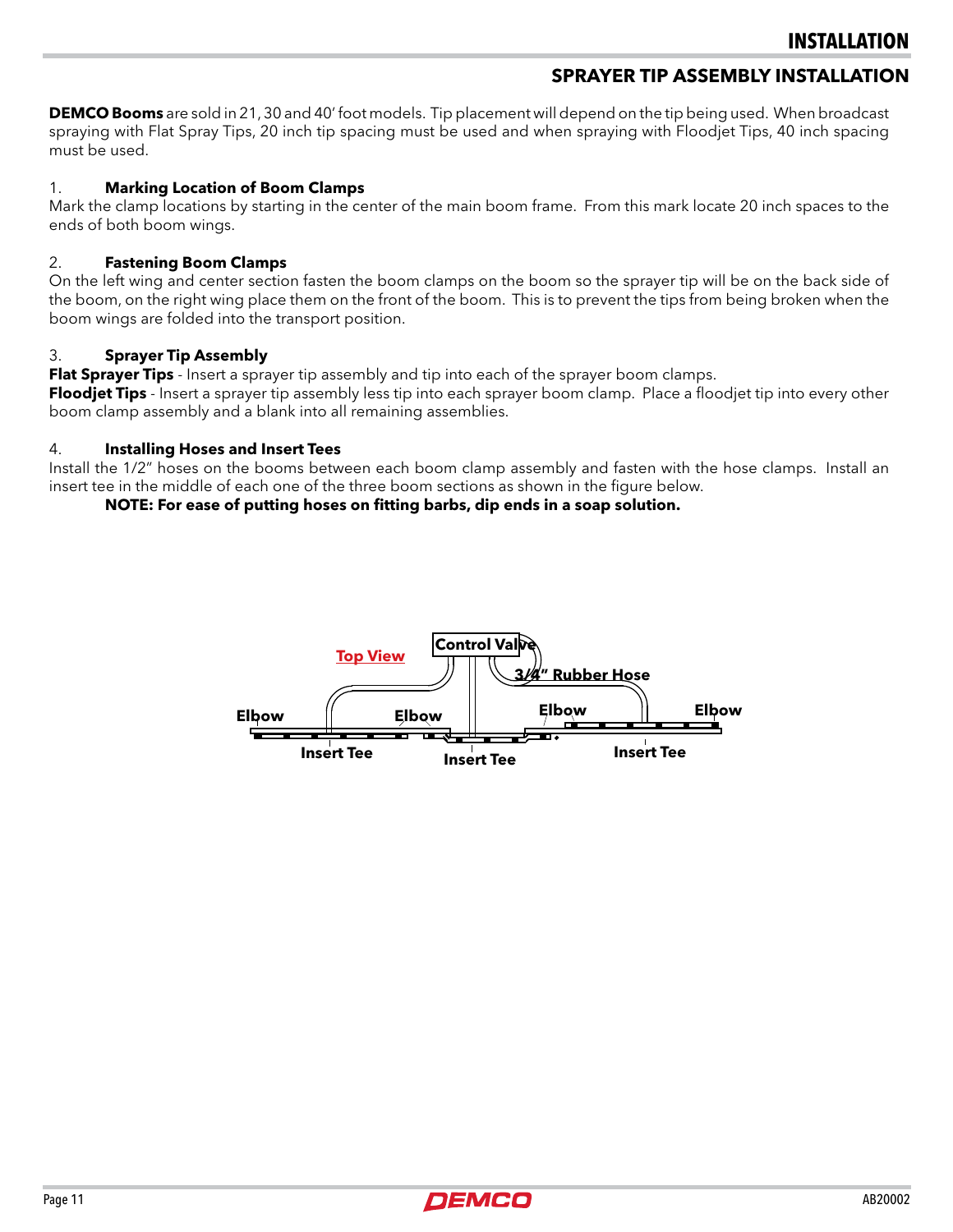#### **CALIBRATION**

#### **SPRAYER CALIBRATION PROCEDURES**

**NOTE:** To avoid wind drift, use lower pressure and higher spray volume.

#### **Guidelines For Sprayer Calibration**

Before calibrating your sprayer, first determine whether each nozzle is delivering at a uniform rate. Place quart jars under all nozzles and watch as they fill up. The level should rise uniformly and take the same time (within 10%) for all nozzles to fill the jars. Replace any nozzle showing a discharge rate different from the others.

#### **Calibrating the Sprayer**

- **1.** Mark off 660 feet (1/8 mile).
- **2.** Fill the tank with water.
- **3.** Set the sprayer to your desired operating pressure.
- **4.** Turn the sprayer on and drive at the constant speed you will be spraying. Calibration on a road or unplowed field will give different results than on soft cultivated ground. **Note** tachometer reading so same speed can be maintained later.
- **5.** Measure the amount of water it takes to refill the tank completely.
- **6.** Calculate the amount applied:

Number of gallons used x 66 (factor) Gallons applied<br>Spray Swath in Feet per acre

**Example:** If 10 gallons are used in 660 feet and the spray swath is 28 feet, spraying rate is 23.57 gallons per acre.

| $10 \times 66$<br>28 | 660<br>28 | or 23.57 gallons per acre |
|----------------------|-----------|---------------------------|
|                      |           |                           |

**7.** To calculate the amount of chemical to put in the tank:

Sprayer Tank Size  $=$  Acres then;<br>Desired GPA covered Recom. amount of chemical Acres Amt. of chemical<br>per acre Acres Acreed per tankful  $x \nvert$  covered

**Example:** If a 300 gallon tank is used and 23.57 gallons per acre are applied, one tank will cover 12.72 acres. If three pounds of chemical are required per acre, then 38.1 pounds of chemical are required per tankful.

 $\frac{300}{23.57}$  = 12.72 acres covered then;

3 lbs. (gal.) x 12.72 = 38.1 lbs. (gal.) per tankful

| To determine GPA at other nominal speeds. |                                           |  |  |  |
|-------------------------------------------|-------------------------------------------|--|--|--|
| <b>Sprayer</b><br>Speed                   | <b>Multiply by</b><br><b>Speed Factor</b> |  |  |  |
| 4 mph                                     | 1.25                                      |  |  |  |
| 5 mph                                     | 1.00                                      |  |  |  |
| 6 mph                                     | .83                                       |  |  |  |
| $7.5$ mph                                 | .67                                       |  |  |  |
| 10 mph                                    | .50                                       |  |  |  |

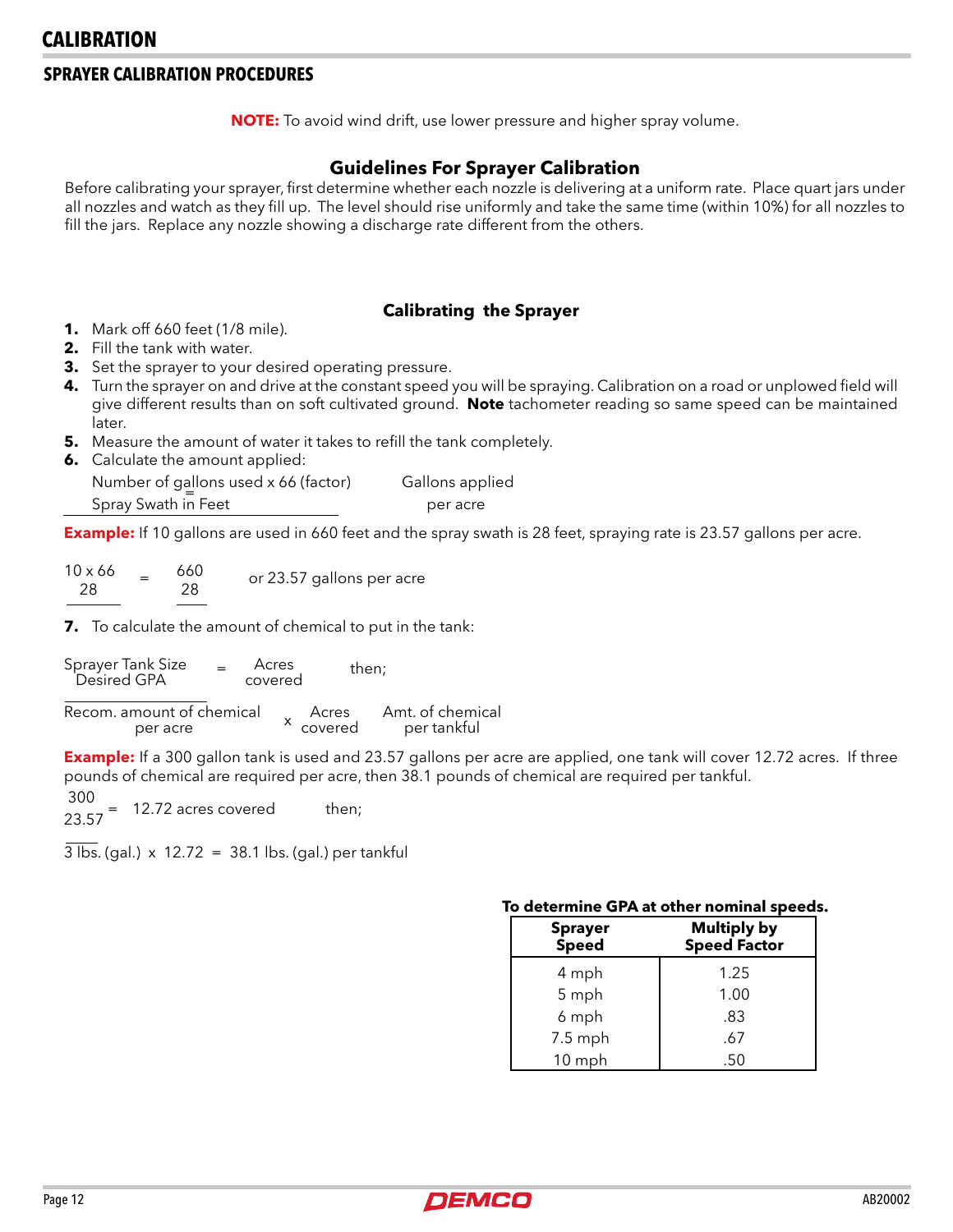### **SPRAY TIP CHARTS**

#### **flat spray nozzle for broadcast spraying**

| <b>Nozzle</b><br>No.<br>8001<br>or<br><b>XR8001VS</b><br>80015 | Liquid<br><b>Pressure Capacity</b><br>In PSI. | Nozzle         |              |              | <b>Based on 20" Nozzle Spacing</b> |              |
|----------------------------------------------------------------|-----------------------------------------------|----------------|--------------|--------------|------------------------------------|--------------|
|                                                                |                                               |                | 4            | 5            | 7.5                                | 10           |
|                                                                |                                               | In GPM         | <b>MPH</b>   | <b>MPH</b>   | <b>MPH</b>                         | <b>MPH</b>   |
|                                                                | 20<br>25                                      | .07<br>.08     | 5.3<br>5.9   | 4.3<br>4.7   | 2.8<br>3.1                         | 2.2<br>2.4   |
|                                                                | 30                                            | .09            | 6.4          | 5.1          | 3.4                                | 2.6          |
|                                                                | 40                                            | .10            | 7.4          | 6.0          | 4.0                                | 3.0          |
|                                                                | 20                                            | .11            | 7.8          | 6.3          | 4.3                                | 3.2          |
| or<br><b>XR80015VS</b>                                         | 25<br>30                                      | .12<br>.13     | 8.8<br>9.7   | 7.1<br>7.7   | 4.7<br>5.2                         | 3.6<br>3.9   |
|                                                                | 40                                            | .15            | 11.1         | 8.9          | 6.0                                | 4.5          |
| 8002                                                           | 20                                            | .14            | 10.5         | 8.4          | 5.6                                | 4.2          |
| or<br><b>XR8002VS</b>                                          | 25<br>30                                      | .16<br>.17     | 11.8<br>12.9 | 9.4<br>10.3  | 6.3<br>6.9                         | 4.7<br>5.2   |
|                                                                | 40                                            | .20            | 14.8         | 11.8         | 7.9                                | 5.9          |
| 8003                                                           | 20                                            | .21            | 15.7         | 12.6         | 8.4                                | 6.3          |
| or<br><b>XR8003VS</b>                                          | 25<br>30                                      | .24            | 17.6<br>19.0 | 14.1<br>15.4 | 9.4<br>10.3                        | 7.1<br>7.7   |
|                                                                | 40                                            | $.26$<br>$.30$ | 22.0         | 17.8         | 11.8                               | 8.9          |
| 8004                                                           | 20                                            | .28            | 21.0         | 16.8         | 11.2                               | 8.4          |
| or<br><b>XR8004VS</b>                                          | 25<br>30                                      | .32<br>.35     | 24.0<br>26.0 | 18.7<br>21.0 | 12.5<br>13.7                       | 9.4<br>10.3  |
|                                                                | 40                                            | .40            | 30.0         | 24.0         | 15.8                               | 11.9         |
| 8005                                                           | 20                                            | .35            | 26.0         | 21.0         | 14.0                               | 10.5         |
| or<br><b>XR8005VS</b>                                          | 25<br>30                                      | .40<br>.43     | 29.0<br>32.0 | 23.0<br>26.0 | 15.7<br>17.2                       | 11.7<br>12.9 |
|                                                                | 40                                            | .50            | 37.0         | 30.0         | 19.8                               | 14.9         |
| 8006                                                           | 20                                            | .42            | 31.0         | 25.0         | 16.9                               | 12.6         |
| or<br><b>XR8006VS</b>                                          | 25<br>30                                      | .47<br>.52     | 35.0<br>39.0 | 28.0<br>31.0 | 18.7<br>21.0                       | 14.1<br>15.5 |
|                                                                | 40                                            | .60            | 45.0         | 36.0         | 24.0                               | 17.8         |
| 8008                                                           | 20                                            | .56            | 42.0         | 34.0         | 22.0                               | 17.0         |
| or<br><b>XR8008VS</b>                                          | 25<br>30                                      | .63<br>.69     | 47.0<br>52.0 | 37.0<br>41.0 | 25.0<br>27.0                       | 19.0<br>21.0 |
|                                                                | 40                                            | .80            | 59.0         | 48.0         | 32.0                               | 24.0         |
| 8010                                                           | 20                                            | .70            | 53.0         | 42.0         | 28.0                               | 21.0         |
| or<br><b>XR8010VS</b>                                          | 25<br>30                                      | .78<br>.86     | 59.0<br>64.0 | 47.0<br>51.0 | 31.0<br>34.0                       | 24.0<br>26.0 |
|                                                                | 40                                            | 1.00           | 74.0         | 59.0         | 40.0                               | 30.0         |

Tabulations for all the following charts are based on spraying water. For different weight fertilizer solutions, obtain the appropriate conversion factor from the table below.

| <b>Weight of Solution</b>             | <b>Specific</b><br>Gravity | <b>Conversion</b><br><b>Factors</b> |  |  |
|---------------------------------------|----------------------------|-------------------------------------|--|--|
| 7.0 lbs. per gallon                   | .84                        | 1.09                                |  |  |
| 8.0 lbs. per gallon                   | .96                        | 1.02                                |  |  |
| 8.34 lbs. per gallon-WATER            | 1.00                       | 1.00                                |  |  |
| 9.0 lbs. per gallon                   | 1.08                       | .96                                 |  |  |
| 10.0 lbs. per gallon                  | 1.20                       | .91                                 |  |  |
| 11.0 lbs. per gallon                  | 1.32                       | .87                                 |  |  |
| 12.0 lbs. per gallon                  | 1.44                       | .83                                 |  |  |
| 14.0 lbs. per gallon                  | 1.68                       | .77                                 |  |  |
| 16.0 lbs. per gallon                  | 1.92                       | .72                                 |  |  |
| 18.0 lbs. per gallon                  | 2.16                       | .68                                 |  |  |
| 20.0 lbs. per gallon                  | 2.40                       | .65                                 |  |  |
| Imperial Gallon = 1.20 U.S.A. Gallons |                            |                                     |  |  |



#### **Floodjet tips for broadcast spraying**

|                |                 | Liquid                     | Capacity                     |                                  |                                 | <b>Gallons Per Acre</b>               |                               |                              |
|----------------|-----------------|----------------------------|------------------------------|----------------------------------|---------------------------------|---------------------------------------|-------------------------------|------------------------------|
| Nozzle<br>No.  | Orifice<br>Dia. | <b>Pressure</b><br>In PSI. | In<br>GPM.                   | 4<br><b>MPH</b>                  | 5<br><b>MPH</b>                 | 6<br><b>MPH</b>                       | 8<br><b>MPH</b>               | 10<br><b>MPH</b>             |
| <b>TKVS1</b>   | .033"           | 10<br>20<br>30<br>40       | .10<br>.14<br>.17<br>.20     | 3.7<br>5.3<br>6.4<br>7.4         | 3.0<br>4.3<br>5.1<br>6.0        | 2.5<br>$3.\overline{5}$<br>4.2<br>4.9 | 1.9<br>2.6<br>3.2<br>3.7      | 1.5<br>2.1<br>2.6<br>3.0     |
| <b>TKVS1.5</b> | .041''          | 10<br>20<br>30<br>40       | .15<br>.21<br>.26<br>.30     | 5.6<br>7.8<br>9.7<br>11.1        | 4.5<br>6.3<br>7.7<br>8.9        | 3.7<br>5.2<br>6.5<br>7.4              | 2.7<br>3.9<br>4.8<br>5.6      | 2.0<br>2.9<br>3.5<br>4.1     |
| TKVS2          | .046"           | 10<br>20<br>30<br>40       | .20<br>.28<br>.35<br>.40     | 7.4<br>10.5<br>12.9<br>14.8      | 6.0<br>8.4<br>10.3<br>11.8      | 4.9<br>6.9<br>8.7<br>9.9              | 3.7<br>5.2<br>6.5<br>7.5      | 3.0<br>4.2<br>5.2<br>5.9     |
| <b>TKVS2.5</b> | .052"           | 10<br>20<br>30<br>40       | .25<br>.35<br>.43<br>.50     | 9.3<br>12.9<br>15.9<br>18.6      | 7.4<br>10.3<br>12.8<br>14.9     | 6.1<br>8.7<br>10.6<br>12.4            | 4.6<br>6.5<br>8.0<br>9.3      | 3.7<br>5.2<br>6.4<br>7.4     |
| TKVS3          | .057"           | 10<br>20<br>30<br>40       | .30<br>.42<br>.52<br>.60     | 11.1<br>15.7<br>19.3<br>22.0     | 8.9<br>12.6<br>15.4<br>17.8     | 7.5<br>10.4<br>12.8<br>14.8           | 5.6<br>7.8<br>9.7<br>11.2     | 4.5<br>6.3<br>7.7<br>8.9     |
| TKVS4          | .065''          | 10<br>20<br>30<br>40       | .40<br>.57<br>.69<br>.80     | 14.9<br>21.0<br>26.0<br>30.0     | 11.9<br>16.8<br>21.0<br>24.0    | 9.9<br>13.9<br>17.1<br>19.8           | 7.5<br>10.5<br>12.8<br>14.8   | 5.9<br>8.4<br>10.3<br>11.9   |
| <b>TKVS5</b>   | .073"           | 10<br>20<br>30<br>40       | .50<br>.71<br>.87<br>1.00    | 18.6<br>27.0<br>33.0<br>38.0     | 14.9<br>21.0<br>26.0<br>30.0    | 12.4<br>17.6<br>21.7<br>25.2          | 9.3<br>13.1<br>16.1<br>18.6   | 7.4<br>10.7<br>13.1<br>15.1  |
| <b>TKVS7.5</b> | .091            | 10<br>20<br>30<br>40       | .75<br>1.10<br>1.30<br>1.50  | 28.0<br>39.0<br>49.0<br>56.0     | 22.0<br>32.0<br>39.0<br>45.0    | 18.7<br>26.4<br>31.9<br>37.4          | 14.0<br>19.8<br>24.1<br>27.5  | 11.1<br>15.8<br>19.3<br>22.0 |
| TKVS10         | .104"           | 10<br>20<br>30<br>40       | 1.00<br>1.40<br>1.70<br>2.00 | 38.0<br>53.0<br>64.0<br>75.0     | 30.0<br>41.7<br>51.0<br>60.0    | 25.2<br>35.2<br>41.7<br>49.4          | 18.5<br>26.4<br>31.9<br>37.4  | 15.1<br>21.0<br>26.0<br>30.0 |
| <b>TKSS15</b>  | .129''          | 10<br>20<br>30<br>40       | 1.50<br>2.10<br>2.60<br>3.00 | 56.0<br>79.0<br>97.0<br>111.0    | 45.0<br>63.0<br>77.0<br>89.0    | 37.4<br>51.6<br>64.8<br>74.7          | 27.5<br>39.6<br>48.3<br>56.0  | 22.0<br>31.0<br>39.0<br>45.0 |
| TKSS20         | .148''          | 10<br>20<br>30<br>40       | 2.00<br>2.80<br>3.50<br>4.00 | 75.0<br>104.0<br>130.0<br>149.0  | 60.0<br>83.0<br>104.0<br>119.0  | 49.4<br>69.2<br>86.8<br>100.0         | 37.4<br>52.7<br>64.8<br>74.7  | 30.0<br>42.0<br>52.0<br>59.0 |
| TKSS30         | .180''          | 10<br>20<br>30<br>40       | 3.00<br>4.2<br>5.10<br>6.000 | 111.0<br>156.0<br>189.0<br>222.0 | 89.0<br>124.0<br>151.0<br>178.0 | 74.7<br>104.4<br>1264<br>149.4        | 56.0<br>78.2<br>95.6<br>112.0 | 45.0<br>62.0<br>76.0<br>89.0 |

Floodjet tips are positioned as shown in the diagram by the chart below. When positioning the tip as shown in Figure A the tip can be operated closer to the ground, thereby reducing the chance of wind drift.

The chart below shows capacities in gallons per acre at various speeds and liquid pressures. Capacities are based on water at 70 degrees F. with nozzles spaced at 40 inches.

**The rate chart is based on 40 inch row spacings. For other spacings of nozzles on the boom, multiply the tabulated GPA coverage by the conversion factors shown below.**



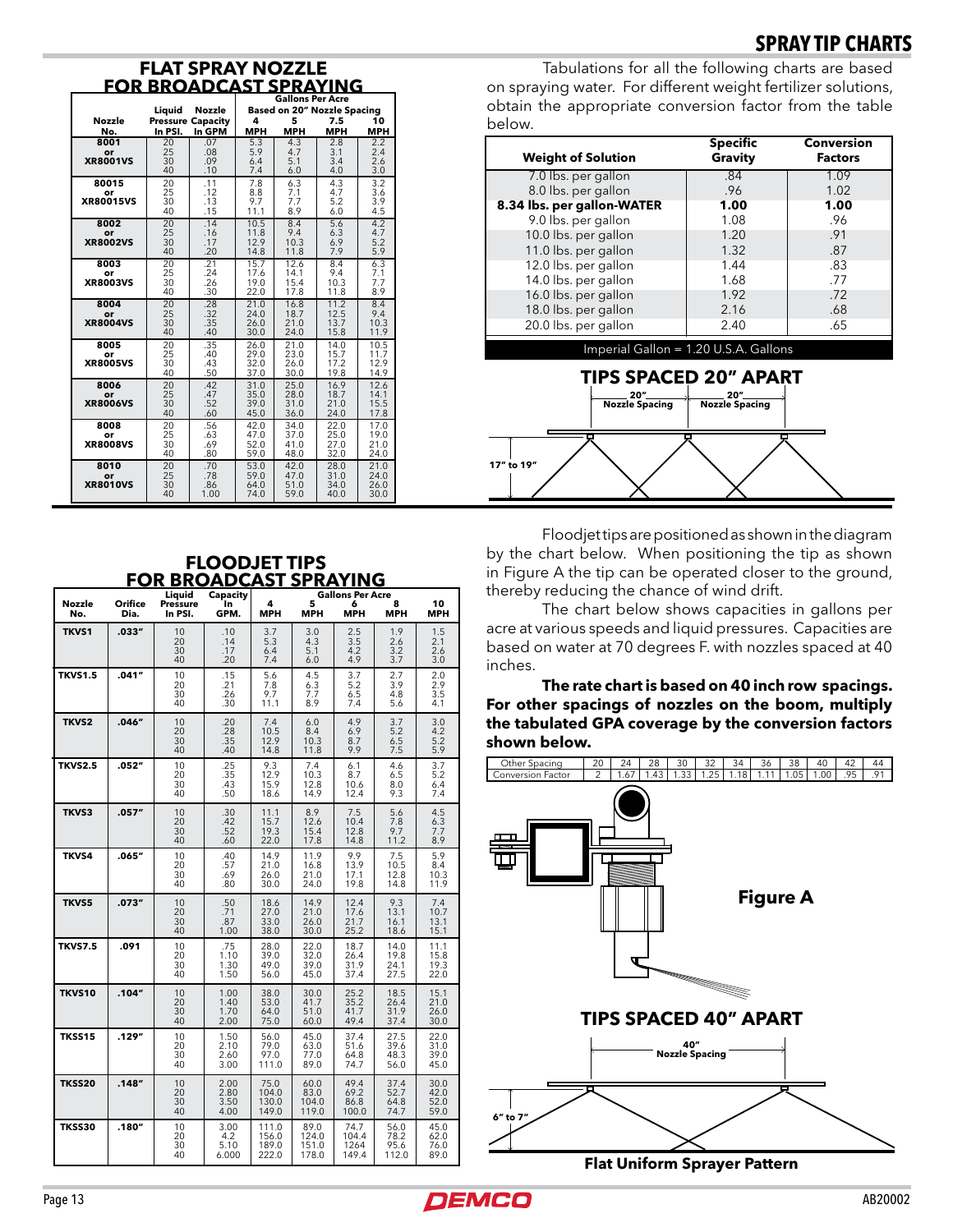#### **REPLACEMENT PARTS**

#### **1/2" TEEJET DRIP FREE NOZZLEs**



**Please order replacement parts by PART NO. and DESCRIPTION.**

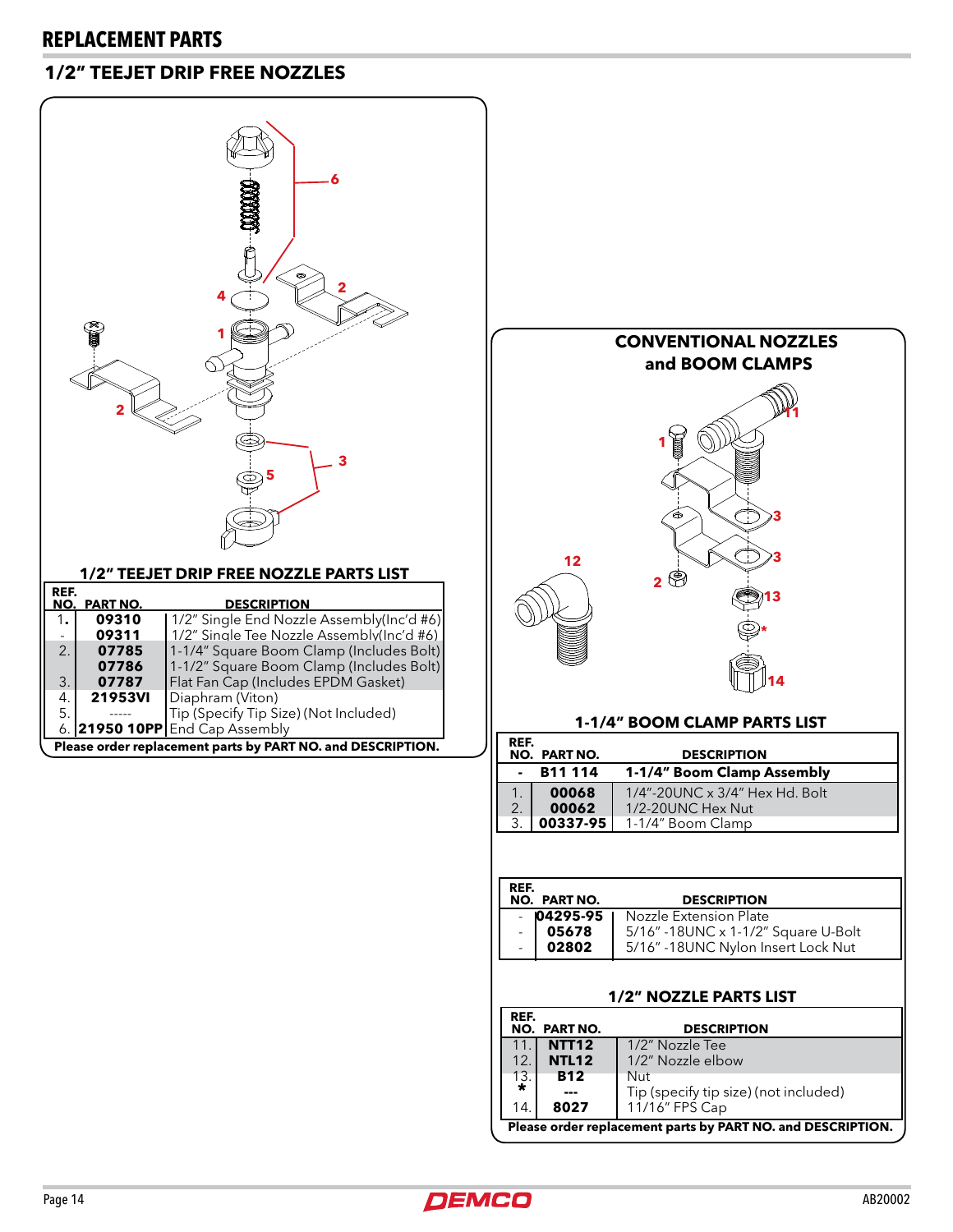#### **REPLACEMENT PARTS**

#### **21' And 30' TruSs-t boom parts breakdown**



**Please order replacement parts by PART NO. and DESCRIPTION.**

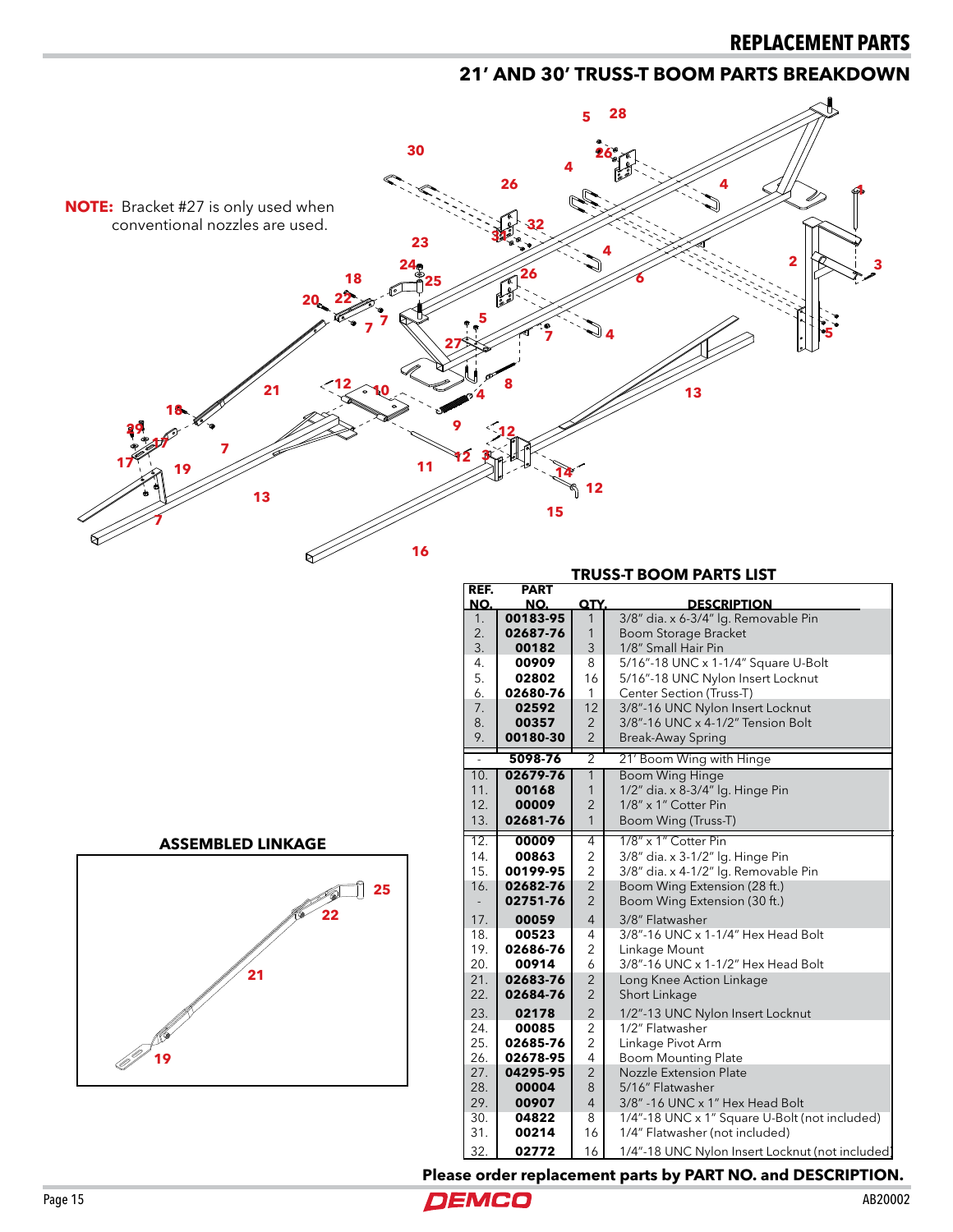**Contract Contract Contract Contract Contract Contract Contract Contract Contract Contract Contract Contract C** 

#### **40' TRUSS-T BOOM PARTS BREAKDOWN 2 3 5 1 4 4 4 4 4 4 5 5 6 7 7 7 7 8 9 10 11 12 12 12 12 13 13 14 3 15 17 30 19 18 20 21 22 23 24 25 26 27 27 26 28 29 30 5 5 27 27 18**

**16**

#### **40' TRUSS-T BOOM PARTS LIST**

| REF. | PART     |                |                                      |
|------|----------|----------------|--------------------------------------|
| NO.  | NO.      | QTY.           | <b>DESCRIPTION</b>                   |
| 1.   | 00183-95 | 1              | 3/8" dia. x 6-3/4" lg. Removable Pin |
| 2.   | 02687-76 | 1              | Boom Storage Bracket                 |
| 3.   | 00182    | 3              | 1/8" Small Hair Pin                  |
| 4.   | 05678    | 6              | 5/16"-18 UNC x 1 1/2" Square U-Bolt  |
| 5.   | 02802    | 12             | 5/16"-18 UNC Nylon Insert Locknut    |
| 6.   | 09122-76 | 1              | Center Section (Truss-T)             |
| 7.   | 02592    | 10             | 3/8"-16 UNC Nylon Insert Locknut     |
| 8.   | 00357    | 4              | 3/8"-16 UNC x 4-1/2" Tension Bolt    |
| 9.   | 00180-30 | $\overline{4}$ | Break-Away Spring                    |
| 10.  | 02679-76 | 2              | <b>Boom Wing Hinge</b>               |
| 11.  | 00168    | $\overline{2}$ | 1/2" dia. x 8-3/4" lg. Hinge Pin     |
| 12.  | 00009    | 10             | 1/8" x 1" Cotter Pin                 |
| 13.  | 5515-76  | $\overline{2}$ | Boom Wing (Truss-T) includes hinge   |
| 14.  | 00863-95 | $\overline{2}$ | 3/8" dia. x 3-1/2" lg. Hinge Pin     |
| 15.  | 00199-95 | $\overline{2}$ | 3/8" dia. x 4-1/2" lg. Removable Pin |
| 16.  | 09121-76 | $\overline{2}$ | <b>Boom Wing Extension</b>           |
| 17.  | 00059    | 4              | 3/8" Flatwasher                      |
| 18.  | 00523    | 6              | 3/8"-16 UNC x 1-1/4" Hex Head Bolt   |
| 19.  | 02686-76 | $\overline{2}$ | Linkage Mount                        |
| 20.  | 00914    | $\overline{4}$ | 3/8"-16 UNC x 1-1/2" Hex Head Bolt   |
| 21.  | 02683-76 | $\overline{2}$ | Long Knee Action Linkage             |
| 22.  | 02684-76 | $\overline{2}$ | Short Linkage                        |
| 23.  | 02178    | $\overline{2}$ | 1/2"-13 UNC Nylon Insert Locknut     |
| 24.  | 01897    | $\overline{2}$ | 1/2" -13 UNC x 3 1/2" Hex Head Bolt  |
| 25.  | 02685-76 | $\overline{2}$ | Linkage Pivot Arm                    |
| 26.  | 03275-76 | $\overline{2}$ | <b>Boom Mounting Plate</b>           |
| 27.  | 00004    | 8              | 5/16" Flatwasher                     |
| 28.  | 00176-95 | $\overline{2}$ | Spring Hook Collar                   |
| 29.  | 00061    | $\overline{2}$ | 3/8" - 16 UNC Hex Nut                |
| 30.  | 00907    | 6              | 3/8" -16 UNC x 1" Hex Head Bolt      |
|      |          |                |                                      |

**Please order replacement parts by PART NO. and DESCRIPTION.**

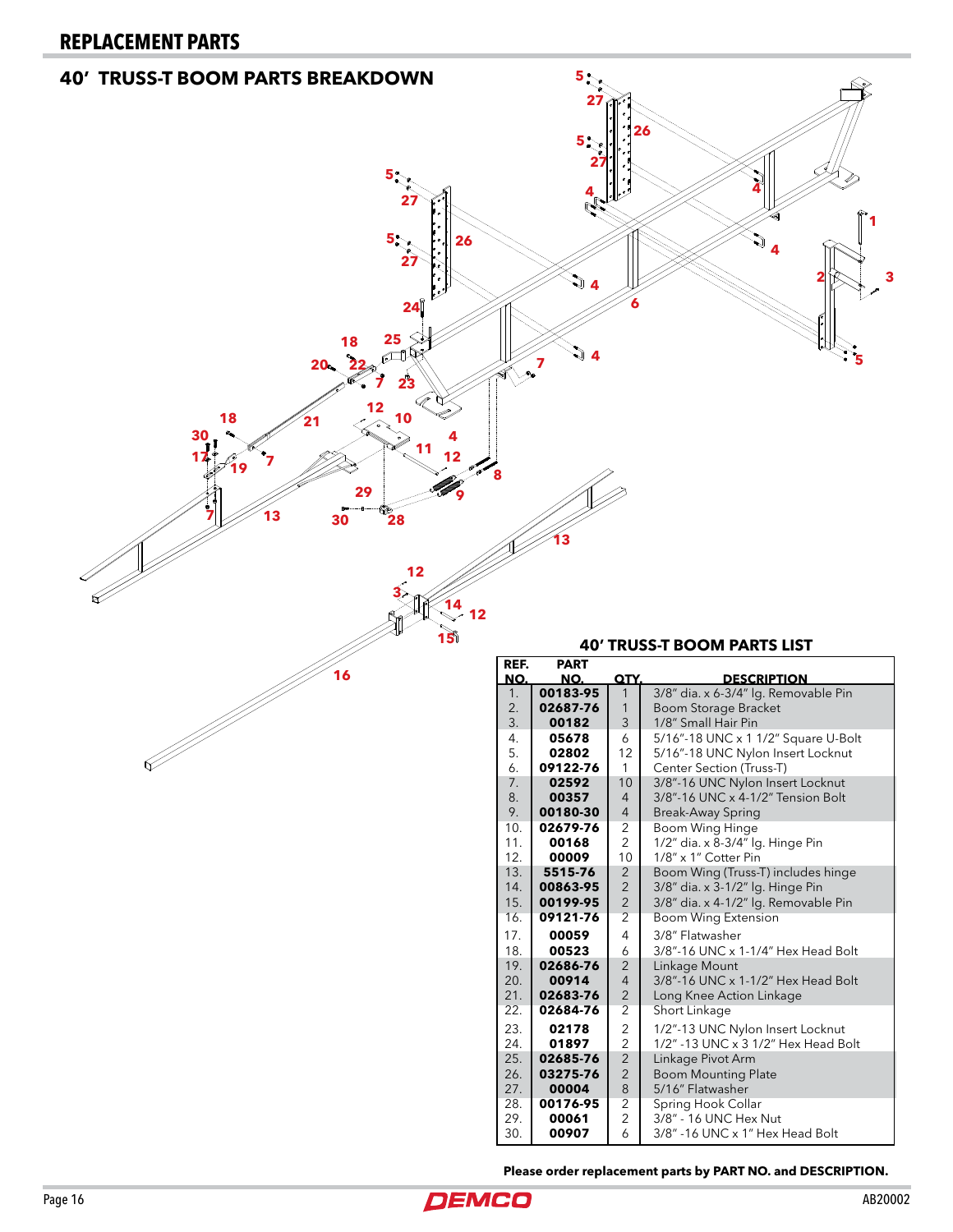**Downtime caused by field breakdowns is costly and time consuming. Many breakdowns can be eliminated by periodic equipment maintenance. By spending time reviewing this checklist before seasonal spraying application time and following proper after-season care, you can save time and money later.**

**WARNING: To Prevent Serious Injury Or Death** 

- **• Keep hands, feet, and loose clothing away from rotating parts.**
- **• Wear protective clothing recommended by your chemical and fertilizer manufacturer when working with chemicals.**

#### **Check Before Going To The Field :**

#### **1. NOZZLES**

Check tip for excessive wear by checking for grooves in or near tip opening. Check nozzle spacing by starting at center and working outwards. Check boom for proper height.

#### **2. HOSES**

Check all hoses for worn or soft spots. Be sure all hose clamps are tightened and hoses are not kinked or pinched. Check for leakage in any lines.

#### **3. TANK**

Remove and clean agitator orifices. Check orifices for excessive wear by checking for grooves in or near orifice opening. Inspect fitting and grommets to insure they are in good condition.

#### **4. CONTROLS**

Check for leakage, plugging, or wear on all valves, fittings, etc. Clean off any build up of foreign material.

#### **5. PUMP**

Check to be sure pump turns freely.

**6. FRAME** 

Be sure all bolts are tightened.

#### **7. REPLACEMENT PARTS**

Replace all worn or damaged parts.

**NOTE: Demco does not and will not make any recommendations concerning application of various chemicals or solutions. These recommendations relate to either amount or procedure of materials applied. If you have any questions regarding application of certain chemicals or solutions, contact your chemical supplier and follow chemical manufacturer recommendations.**

#### **After Season Care:**

#### **NOTE: It is important to wear proper safety equipment when cleaning the sprayer. See your chemical or fertilizer package for this information.**

- **1.** After spraying chemicals, run water mixed with cleaners through tank, pump and all hose hookups. If wettable powder dries out in the system, it is very difficult to put back into suspension and can cause malfunction, damage or injury.
- **2.** When cleaned, tank should have all openings closed or covered to keep dirt from entering.
- **3.** Pump should be flushed with soluble oil and pump ports plugged to keep out moisture and air.
- **4.** Disassemble tips and rinse with water or cleaning solution. (Appropriate for chemical sprayed).
- **5.** Clean tip opening with a wooden toothpick. Never use wire or hard object that could distort opening.
- **6.** Dispose of all unused chemicals or solutions in a proper and ecologically sound manner.
- **7.** Water rinse and dry tips before storing.
- **8.** To prevent damage due to freezing temperatures, be sure to drain all strainer bowls. Furthermore, run RV Anti Freeze through the entire plumbing system to protect valves and other components.

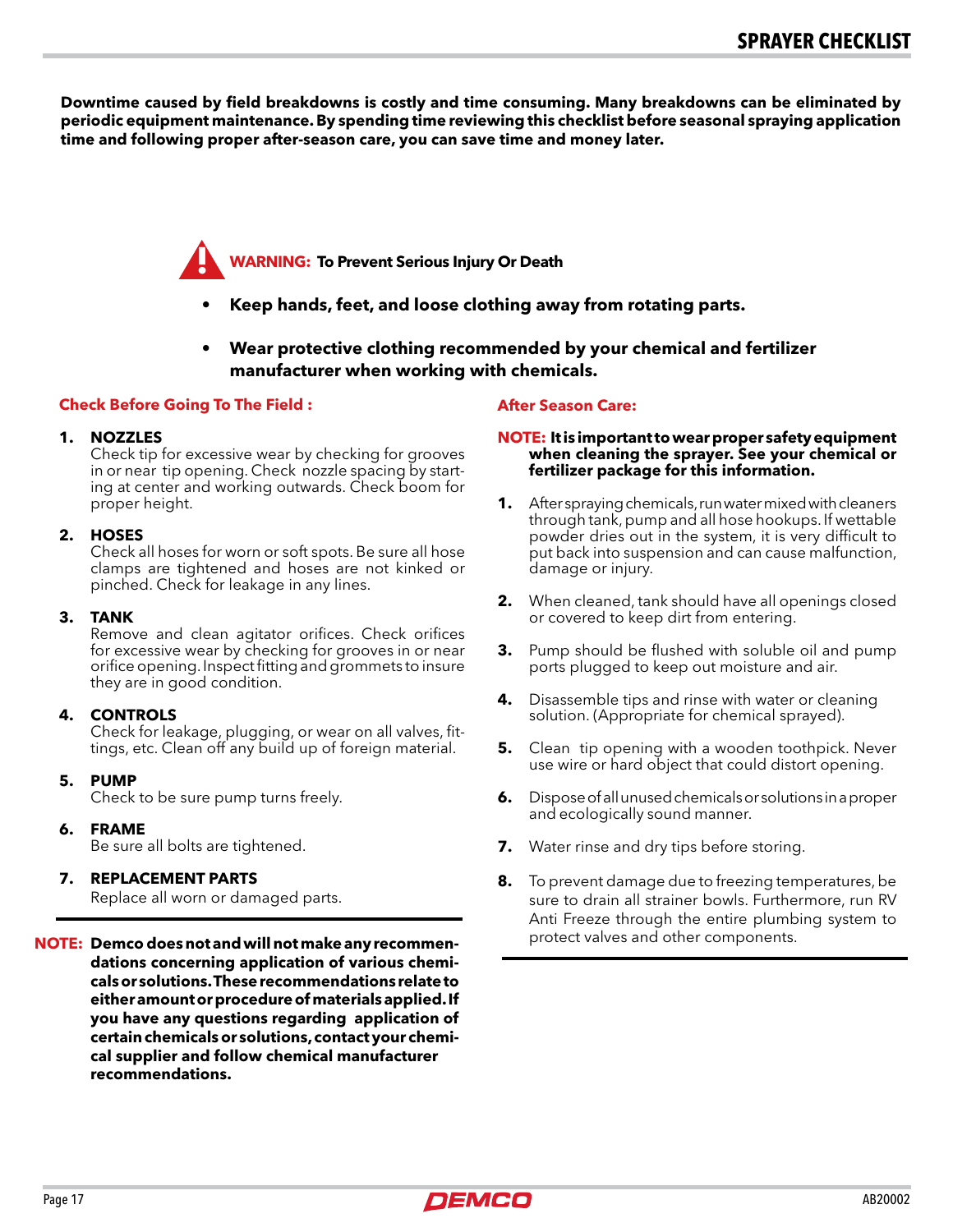

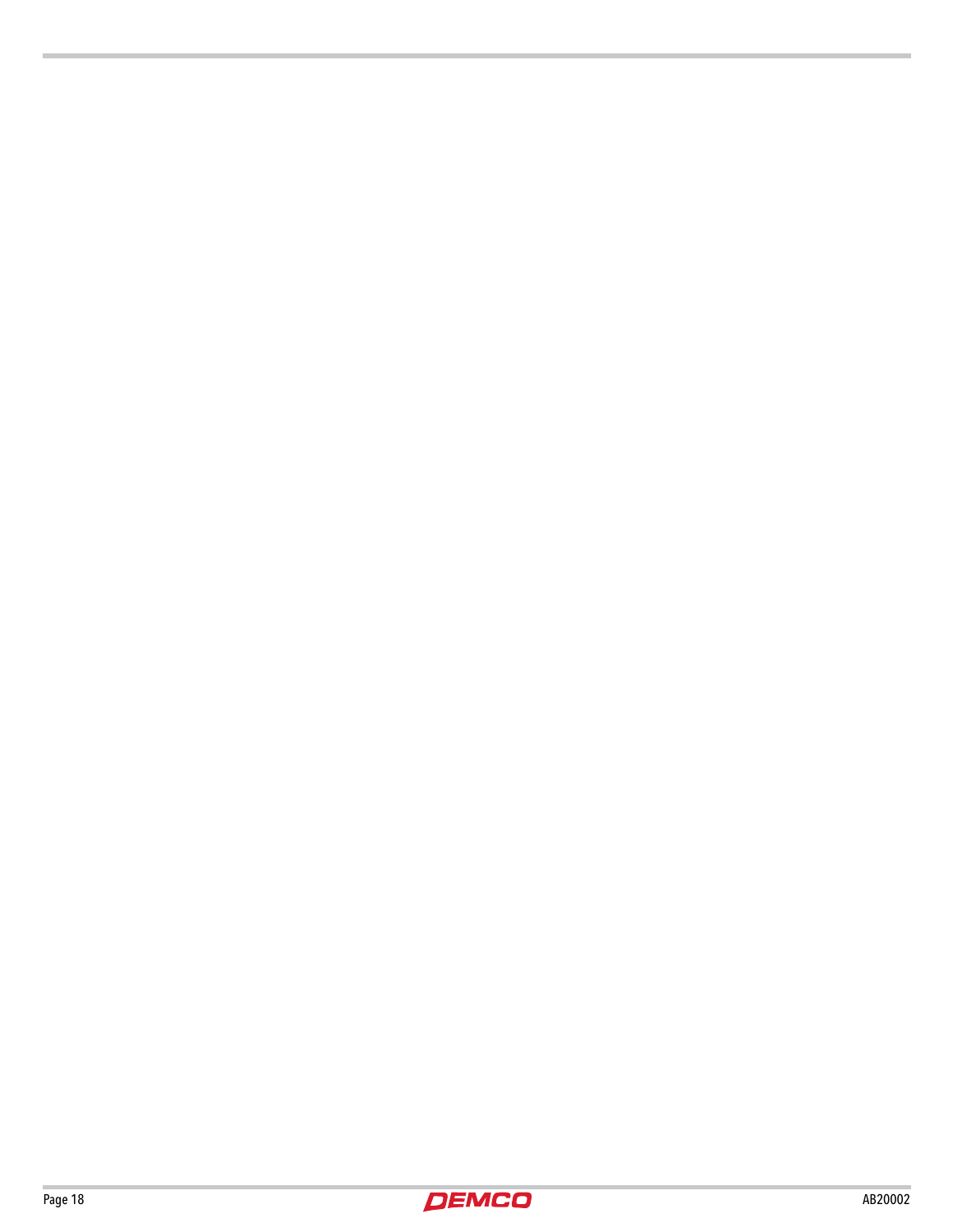